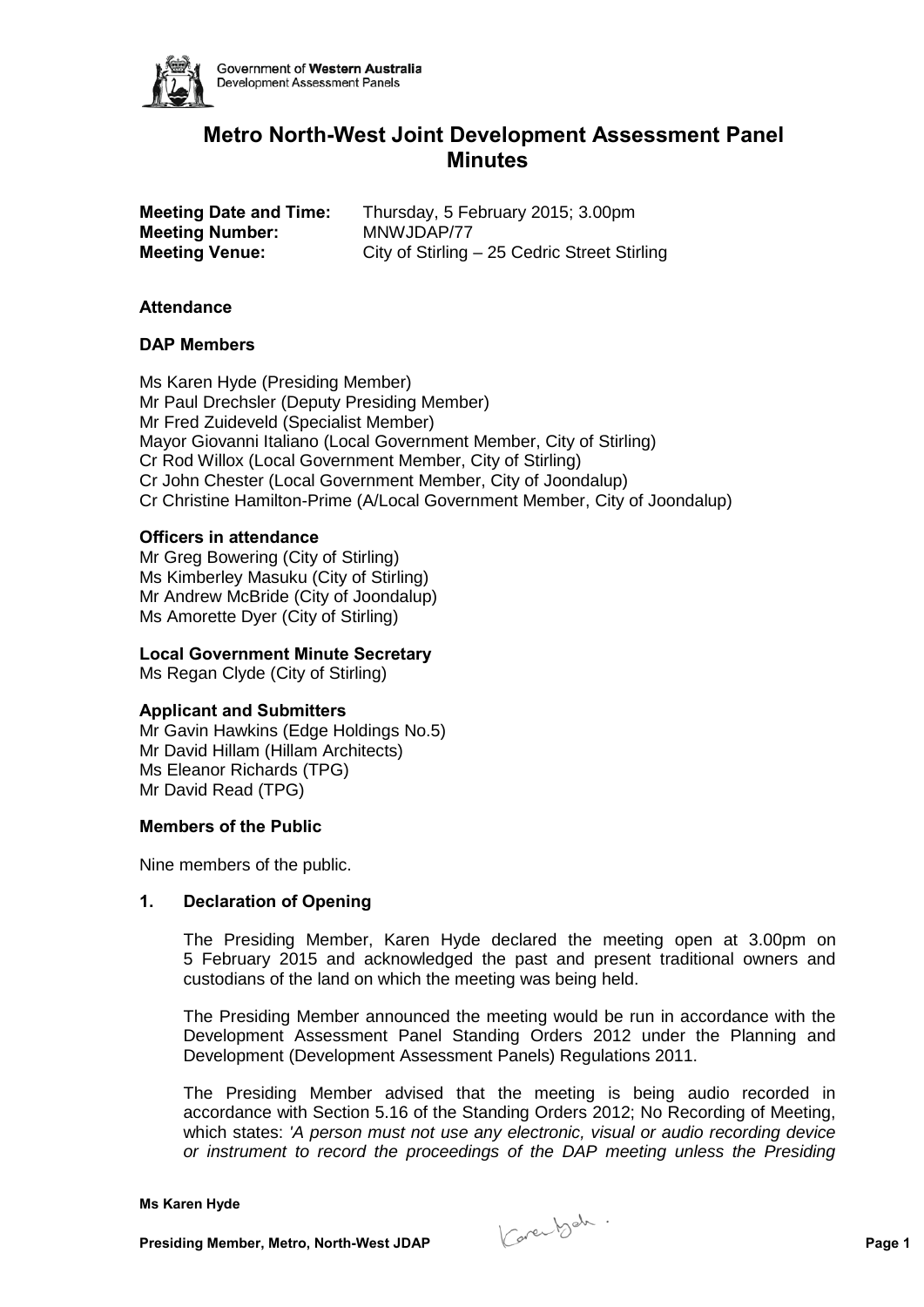

*Member has given permission to do so.'* The Presiding Member granted permission for the minute taker to record proceedings for the purpose of the minutes only.

# **2. Apologies**

Nil.

# **3. Members on Leave of Absence**

Cr Mike Norman (Local Government Member, City of Joondalup)

# **4. Noting of Minutes**

Note the Minutes of the Metro North-West JDAP Meeting No.76 held on 22 January 2015 were confirmed and published.

# **5. Declarations of Due Consideration**

All members declared that they had duly considered the documents.

# **6. Disclosure of Interests**

Nil.

# **7. Deputations and Presentations**

**7.1** Mr Gavin Hawkins (Edge Holdings No.5) and Mr David Hillam (Hillam Architects) presented for the application at Item 8.1.

# *The presentation at Item 7.1 was heard prior to the application at Item 8.1.*

**7.2** Mr David Read (TPG) presented for the application at Item 9.2.

# *The presentation at Item 7.2 was heard prior to the application at Item 9.2.*

# **PROCEDURAL MOTION**

**Moved by**: Cr Rod Willox **Seconded by**: Mayor Giovanni Italiano

That Item 9.2 be heard prior to Item 8.1.

# **The Procedural Motion was put and CARRIED UNANIMOUSLY.**

**Presiding Member, Metro, North-West JDAP Page 2**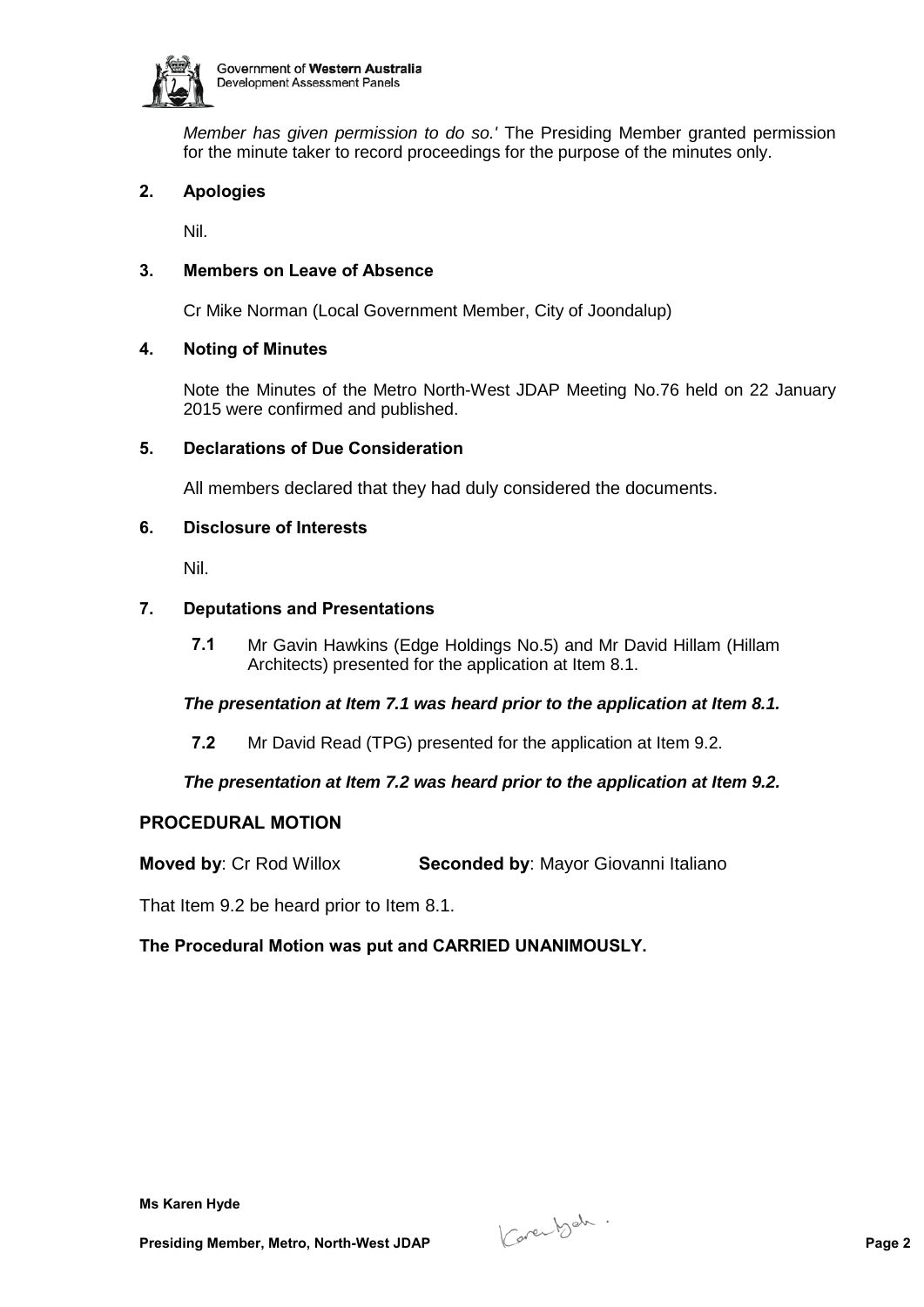

# **8. Form 1 - Responsible Authority Reports – DAP Application**

**8.1** Property Location: Lot 1 (113) Grand Boulevard Joondalup Application Details: Mixed-use 18 storey development Applicant: Gavin Hawkins C/O Edge Holdings No.5 Owner: Sentiens Joondalup Hospital Pty Ltd<br>Responsible authority: City of Joondalup Responsible authority: DoP File No: DAP/14/00657

### **REPORT RECOMMENDATION / PRIMARY MOTION**

### **Moved by: Cr John Chester Seconded by: Cr Christine Hamilton-Prime**

That the Metro North-West JDAP resolves to:

**Approve** DAP Application reference DP/14/00657 and accompanying plans date stamped 24 December 2014 in accordance with Clause 6.9 of the City of Joondalup District Planning Scheme No.2, subject to the following conditions:-

### **Conditions**

- 1. This decision constitutes planning approval only and is valid for a period of three years from the date of approval. If the subject development is not substantially commenced within the three year period, the approval shall lapse and be of no further effect.
- 2. A portion of the pedestrian access way across the front property boundary shall be closed to allow for vehicular access from Grand Boulevard. This closure shall be finalised prior to the commencement of the development.
- 3. A Construction Management Plan being submitted to and approved by the City prior to the commencement of construction. The management plan shall detail how it is proposed to manage:-
	- all forward works for the site:
	- the delivery of materials and equipment to the site:
	- the storage of materials and equipment on the site;
	- the parking arrangements for the contractors and subcontractors;
	- the management of sand and dust during the construction process;
	- other matters likely to impact on the surrounding properties.

All development shall be undertaken in accordance with this plan.

- 4. An onsite stormwater drainage system, with the capacity to contain a 1:100 year storm of 24-hour duration, is to be provided prior to the development first being occupied, and thereafter maintained to the satisfaction of the City. The proposed stormwater drainage system is required to be submitted to and approved by the City prior to the commencement of development.
- 5. The applicant shall submit detailed plans, in consultation with the City to make the necessary adjustments to the Grand Boulevard service lane to the satisfaction of the City with all costs to be borne by the developer.

**Presiding Member, Metro, North-West JDAP Page 3**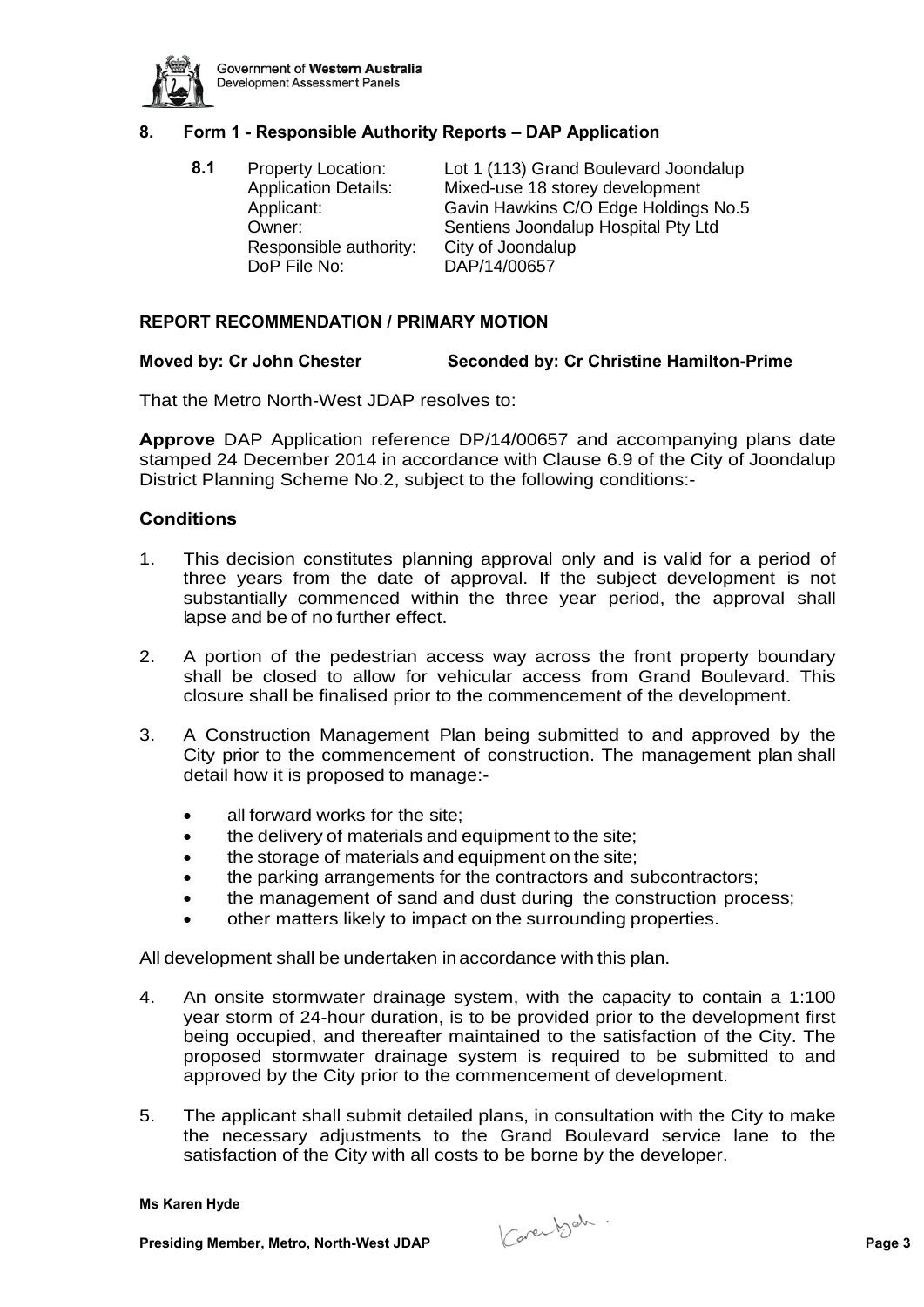

- 6. The applicant shall bear all costs associated with:
	- a. Compensation to the City for the loss of amenity value through the removal of two trees on Grand Boulevard eastern verge, as indicated on the approved plans, in accordance with the City's published fees and charges.
	- b. The removal of the two trees on Grand Boulevard verge, by the City of Joondalup, as indicated on the approved plans.
	- c. Reinstatement of the verge crossover, by the developer, to the approved City standard.
	- d. Protection, during construction, of the trees to remain on Grand Boulevard verge, by the Developer, in accordance with Australian Standard AS 4970-2009.
	- e. Removal and salvage of three Grasstrees and one Zamia palm on Central Walk verge, by the City of Joondalup.
- 7. The car parking bays, driveways and access points shown on the approved plans are to be designed, constructed, drained and marked in accordance with the Australian Standard for Off-street Car Parking (AS/NZS2890.1 2004), Offstreet Parking for People with Disabilities (AS/NZS2890.6 2009) and Off-street Commercial Vehicle Facilities (AS2890.2:2002}, prior to the occupation of the development. These bays are to be thereafter maintained to the satisfaction of the City.
- 8. Bicycle parking facilities shall be provided in accordance with the Australian Standard for Off-street Car parking - Bicycles (AS2890.3-1993) prior to the development first being occupied. Details of bicycle parking area(s) shall be provided to, and approved by the City prior to the commencement of development.
- 9. A Refuse Management Plan indicating the method of rubbish collection is to be submitted to and approved by the City, prior to occupation of the development. All refuse management shall thereafter be undertaken in accordance with this plan.
- 10. Any proposed external building plant, including air conditioning units, piping, ducting and water tanks, being located so as to minimise any visual and noise impact on surrounding landowners, and screened from view from the street, and where practicable from adjoining buildings, with details of the location of such plant being submitted for approval by the City prior to the commencement of development.
- 11 A full schedule of colours and materials for all exterior parts to the building, including details of the northern and southern facades, is to be submitted and approved by the City prior to the commencement of development. This shall include details of the treatment to the northern and southern boundary walls to break up the bulk of the development and provide visual interest as viewed from the public realm. Development shall be in accordance with the approved schedule and all external materials and finishes shall be maintained to a high standard to the satisfaction of the City.
- 12. No obscure or reflective glazing is permitted to building facades.

**Presiding Member, Metro, North-West JDAP Page 4 Page 4 Page 4 Page 4 Page 4**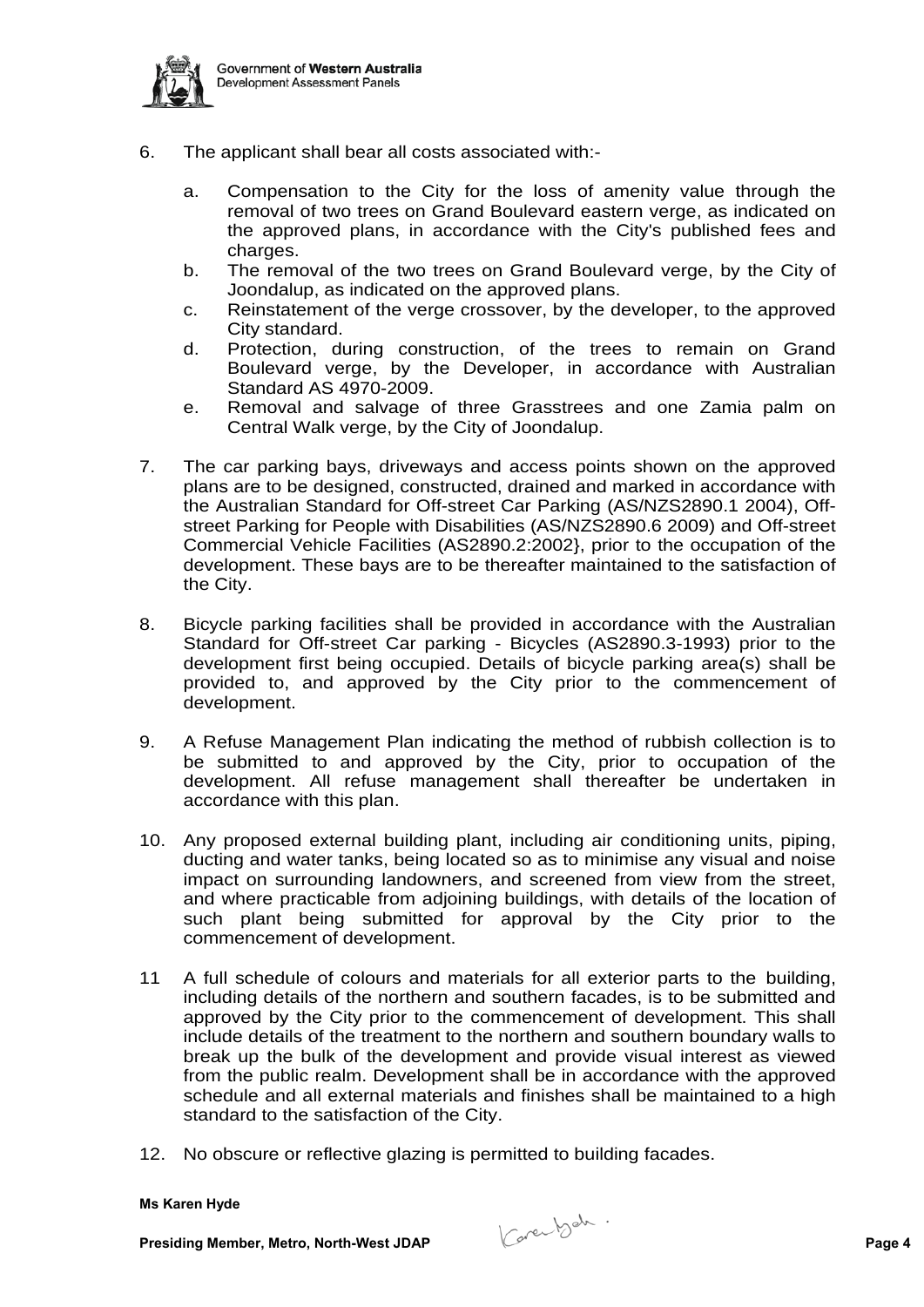

- 13. The ground floor tenancies indicated as 'Commercial' shall be occupied by land uses that are preferred or permitted under the applicable Agreed Structure Plan. The City shall be notified of the land uses prior to the tenancies first being occupied, and any subsequent change of land uses thereafter.
- 14. Additional glazing shall be provided to the southwest corner of Commercial Tenancy 1 to the satisfaction of the City. Details shall be provided to and approved by the City prior to the commencement of development.
- 15. The driveway gates at Grand Boulevard shall be visually permeable to the satisfaction of the City.
- 16. Prior to occupation of the dwellings, each dwelling shall be provided with an adequate area for clothes drying facilities that is screened from view from the street to the satisfaction of the City. No clothes drying is permitted on dwelling balconies.
- 17. A signage strategy shall be submitted to and approved by the City prior to occupation of the development.
- 18. The car parking area is for the use of the tenants, customers and employees who frequent the building and cannot be used by the public.

# **Advice Notes**

- 1. Further to condition (1), where an approval has so lapsed, no development shall be carried out without the further approval of the City having first being sought and obtained.
- 2. In relation to condition (7) above, the applicant and developer are strongly encouraged to consider the need for the provision of suitable amounts of shaded, secure, bicycle parking areas and end-of-trip facilities on the site.
- 3. Further to condition (13), land uses shall be in accordance with the preferred uses under the Joondalup City Centre Development Plan and Manual. Should the Joondalup City Centre Structure Plan be endorsed by the Western Australian Planning Commission prior to occupation of the tenancies, land uses shall be in accordance with the permitted ("P"} uses of the Central Core district. Further development approval shall be obtained for any land use(s} that are not preferred or permitted under the applicable Agreed Structure Plan.
- 4. The applicant/builder is advised that there is an obligation to design and construct the premises in compliance with the requirements of the Environmental Protection Act 1986 and the Environmental Protection (Noise) Regulations 1997.
- 5. All Bin Storage Areas are to be designed and equipped to the satisfaction of the City. Each bin area shall be provided with a hose cock and have a concrete floor graded to a 100mm industrial floor waste gully connected to sewer.

**Presiding Member, Metro, North-West JDAP Page 5**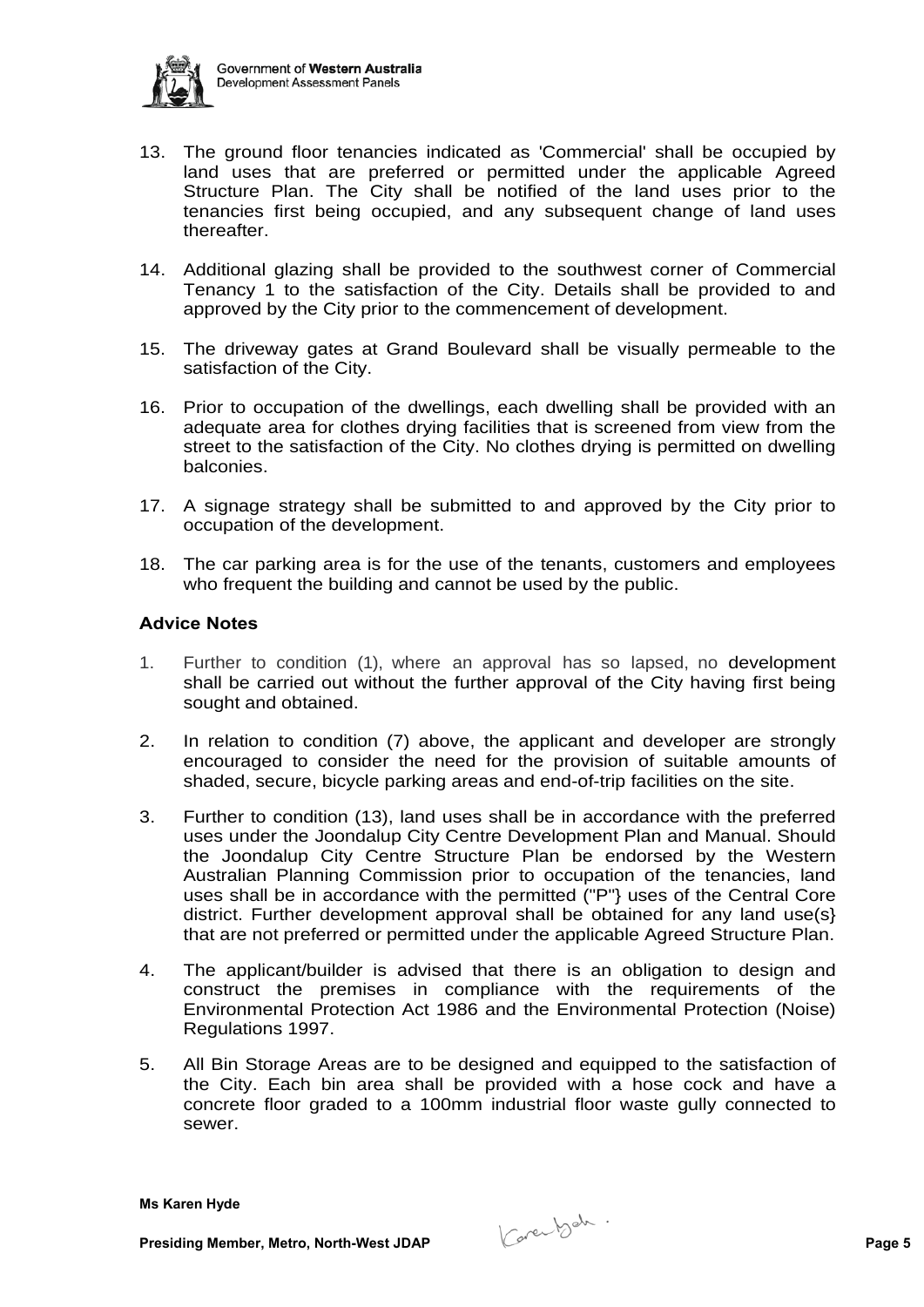

- 6. The development shall comply with the Sewerage (Lighting, Ventilation and Construction) Regulations 1971 including all internal W.C.'s shall be provided with mechanical exhaust ventilation and flumed to the external air.
- 7. Any mechanical ventilation for the development shall comply with Australian Standard 1668.2, particularly in regard to air flow and the location of exhaust air discharges.
- 8. An application is required to the Executive Director of Public Health, prior to the commencement of construction of the swimming pool
- 9. It is recommended that all residential units be provided with condensation dryers within the laundries. Conventional dryers are key contributors to the growth of indoor mould.
- 10. It is recommended that public artwork be provided to the most visible parts of the building.

### **AMENDING MOTION**

### **Moved By:** Mr Fred Zuideveld **Seconded By:** Mr Paul Drechsler

That Condition 16 be amended to read as follows:

16. Prior to occupation of the dwellings, each dwelling shall be provided with an adequate area for clothes drying facilities that is screened from view from the street to the satisfaction of the City, or provide a mechanical clothes dryer. No clothes drying is permitted on dwelling balconies.

### **REASON: To clarify to the applicant the requirement for concealed clothes drying facilities in the development.**

# **The Amending Motion was put and CARRIED (4/1).**

- For: Cr John Chester, Cr Christine Hamilton-Prime, Mr Paul Drechsler and Mr Fred Zuideveld
- Against: Karen Hyde

# **PRIMARY MOTION (AS AMENDED)**

That the Metro North-West JDAP resolves to:-

**Approve** DAP Application reference DP/14/00657 and accompanying plans date stamped 24 December 2014 in accordance with Clause 6.9 of the City of Joondalup District Planning Scheme No.2, subject to the following conditions:-

# **Conditions**

1. This decision constitutes planning approval only and is valid for a period of three years from the date of approval. If the subject development is not substantially commenced within the three year period, the approval shall lapse and be of no further effect.

**Presiding Member, Metro, North-West JDAP Page 6**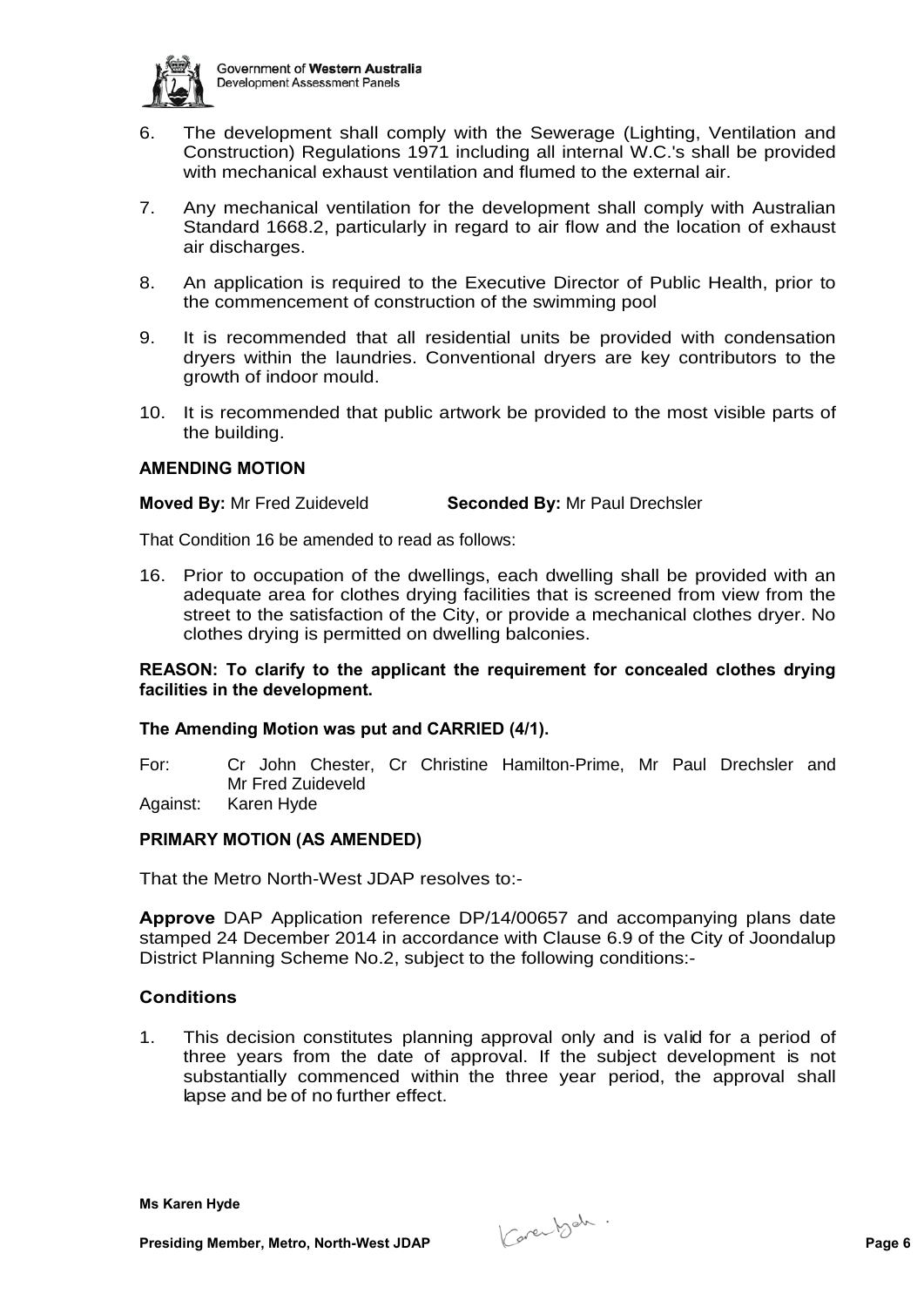

- 2. A portion of the pedestrian access way across the front property boundary shall be closed to allow for vehicular access from Grand Boulevard. This closure shall be finalised prior to the commencement of the development.
- 3. A Construction Management Plan being submitted to and approved by the City prior to the commencement of construction. The management plan shall detail how it is proposed to manage:-
	- all forward works for the site;
	- the delivery of materials and equipment to the site;
	- the storage of materials and equipment on the site;
	- the parking arrangements for the contractors and subcontractors;
	- the management of sand and dust during the construction process;
	- other matters likely to impact on the surrounding properties.

All development shall be undertaken in accordance with this plan.

- 4. An onsite stormwater drainage system, with the capacity to contain a 1:100 year storm of 24-hour duration, is to be provided prior to the development first being occupied, and thereafter maintained to the satisfaction of the City. The proposed stormwater drainage system is required to be submitted to and approved by the City prior to the commencement of development.
- 5. The applicant shall submit detailed plans, in consultation with the City to make the necessary adjustments to the Grand Boulevard service lane to the satisfaction of the City with all costs to be borne by the developer.
- 6. The applicant shall bear all costs associated with:
	- a. Compensation to the City for the loss of amenity value through the removal of two trees on Grand Boulevard eastern verge, as indicated on the approved plans, in accordance with the City's published fees and charges.
	- b. The removal of the two trees on Grand Boulevard verge, by the City of Joondalup, as indicated on the approved plans.
	- c. Reinstatement of the verge crossover, by the developer, to the approved City standard.
	- d. Protection, during construction, of the trees to remain on Grand Boulevard verge, by the Developer, in accordance with Australian Standard AS 4970-2009.
	- e. Removal and salvage of three Grasstrees and one Zamia palm on Central Walk verge, by the City of Joondalup.
- 7. The car parking bays, driveways and access points shown on the approved plans are to be designed, constructed, drained and marked in accordance with the Australian Standard for Off-street Car Parking (AS/NZS2890.1 2004), Offstreet Parking for People with Disabilities (AS/NZS2890.6 2009) and Off-street Commercial Vehicle Facilities (AS2890.2:2002}, prior to the occupation of the development. These bays are to be thereafter maintained to the satisfaction of the City.
- 8. Bicycle parking facilities shall be provided in accordance with the Australian Standard for Off-street Car parking - Bicycles (AS2890.3-1993) prior to the

**Presiding Member, Metro, North-West JDAP Page 7**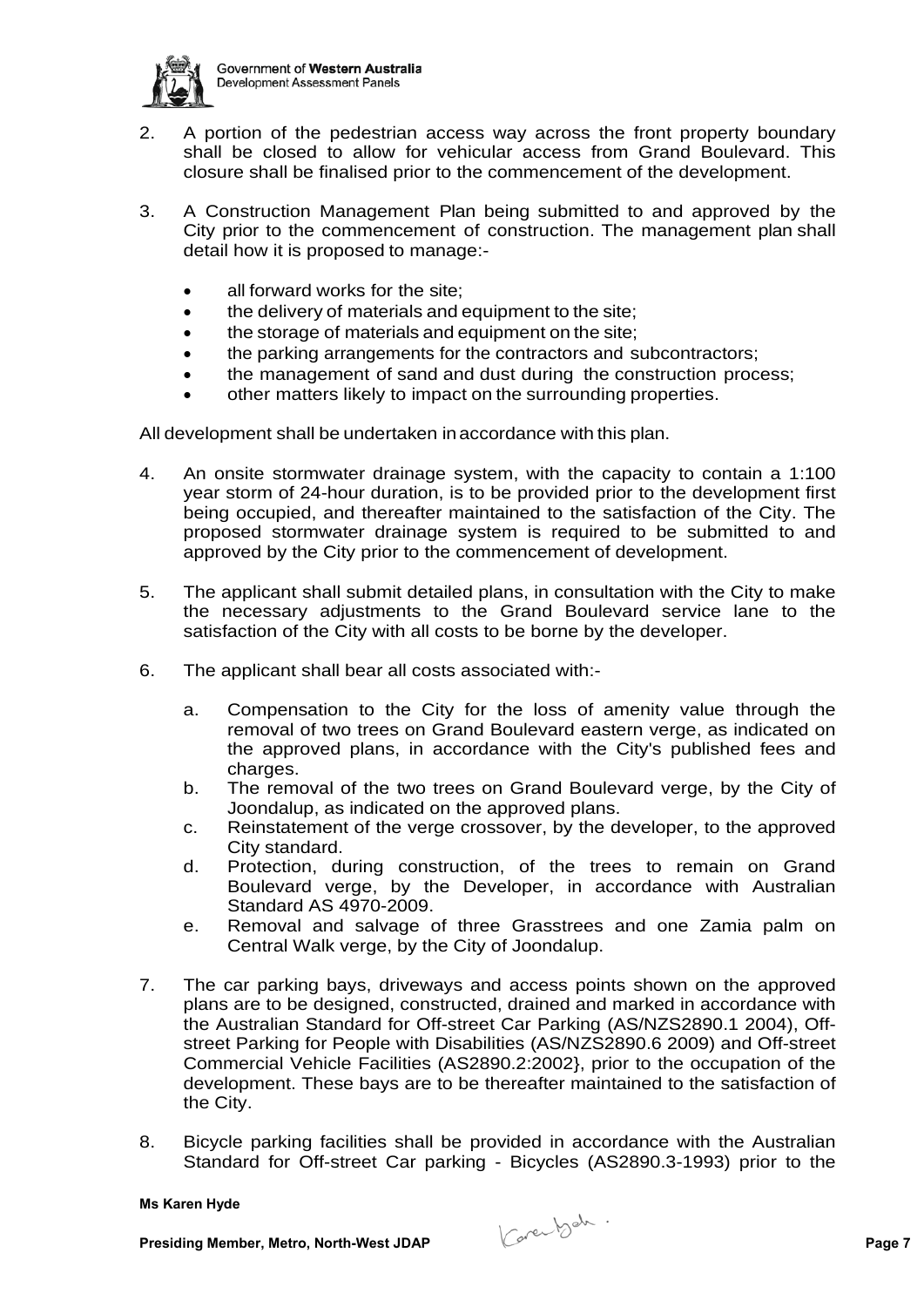

development first being occupied. Details of bicycle parking area(s) shall be provided to, and approved by the City prior to the commencement of development.

- 9. A Refuse Management Plan indicating the method of rubbish collection is to be submitted to and approved by the City, prior to occupation of the development. All refuse management shall thereafter be undertaken in accordance with this plan.
- 10. Any proposed external building plant, including air conditioning units, piping, ducting and water tanks, being located so as to minimise any visual and noise impact on surrounding landowners, and screened from view from the street, and where practicable from adjoining buildings, with details of the location of such plant being submitted for approval by the City prior to the commencement of development.
- 11 A full schedule of colours and materials for all exterior parts to the building, including details of the northern and southern facades, is to be submitted and approved by the City prior to the commencement of development. This shall include details of the treatment to the northern and southern boundary walls to break up the bulk of the development and provide visual interest as viewed from the public realm. Development shall be in accordance with the approved schedule and all external materials and finishes shall be maintained to a high standard to the satisfaction of the City.
- 12. No obscure or reflective glazing is permitted to building facades.
- 13. The ground floor tenancies indicated as 'Commercial' shall be occupied by land uses that are preferred or permitted under the applicable Agreed Structure Plan. The City shall be notified of the land uses prior to the tenancies first being occupied, and any subsequent change of land uses thereafter.
- 14. Additional glazing shall be provided to the southwest corner of Commercial Tenancy 1 to the satisfaction of the City. Details shall be provided to and approved by the City prior to the commencement of development.
- 15. The driveway gates at Grand Boulevard shall be visually permeable to the satisfaction of the City.
- 16. Prior to occupation of the dwellings, each dwelling shall be provided with an adequate area for clothes drying facilities that is screened from view from the street to the satisfaction of the City, or provide a mechanical clothes dryer. No clothes drying is permitted on dwelling balconies.
- 17. A signage strategy shall be submitted to and approved by the City prior to occupation of the development.
- 18. The car parking area is for the use of the tenants, customers and employees who frequent the building and cannot be used by the public.

# **Advice Notes**

**Presiding Member, Metro, North-West JDAP Page 8**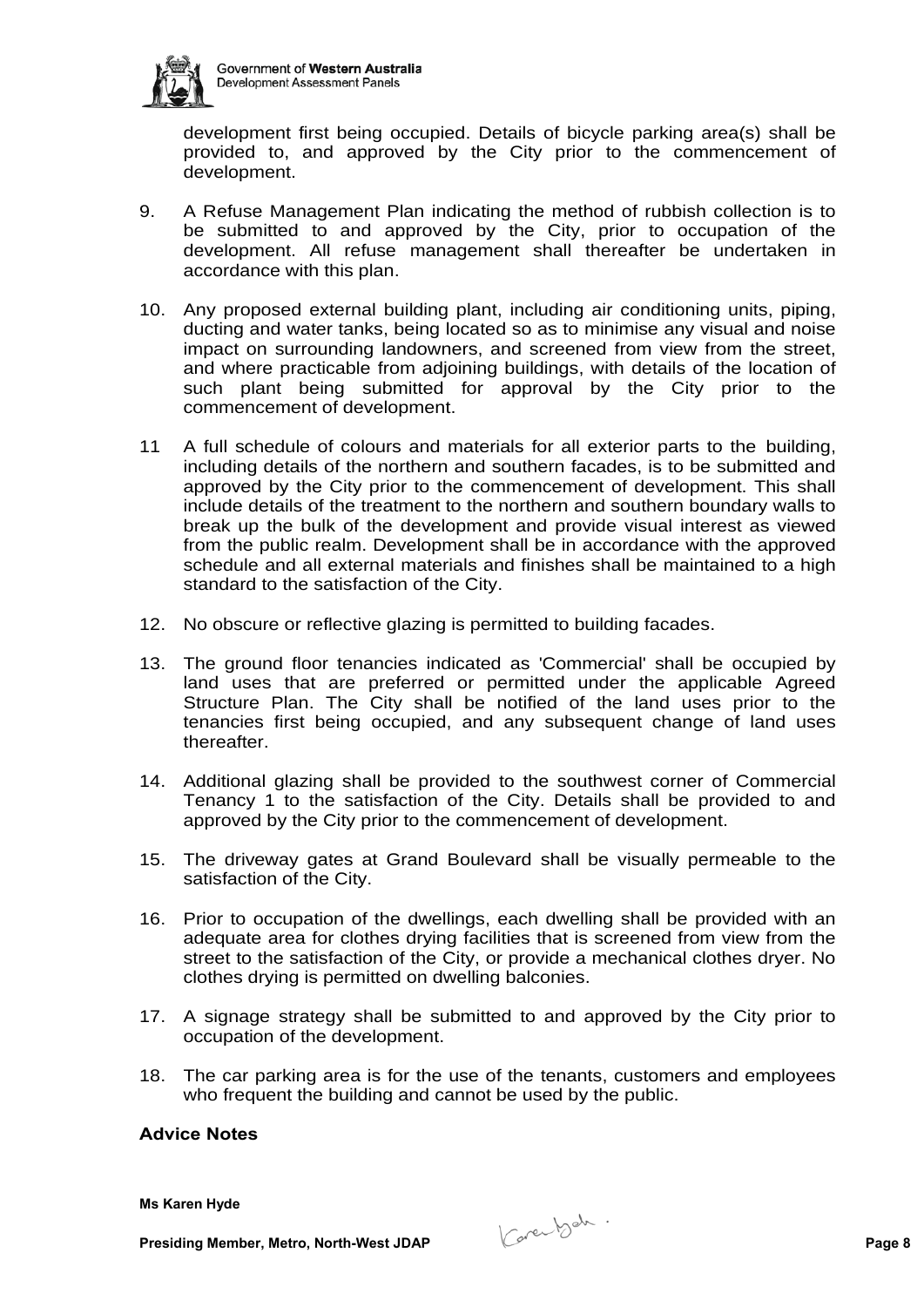

- 1. Further to condition (1), where an approval has so lapsed, no development shall be carried out without the further approval of the City having first being sought and obtained.
- 2. In relation to condition (7) above, the applicant and developer are strongly encouraged to consider the need for the provision of suitable amounts of shaded, secure, bicycle parking areas and end-of-trip facilities on the site.
- 3. Further to condition (13), land uses shall be in accordance with the preferred uses under the Joondalup City Centre Development Plan and Manual. Should the Joondalup City Centre Structure Plan be endorsed by the Western Australian Planning Commission prior to occupation of the tenancies, land uses shall be in accordance with the permitted ("P"} uses of the Central Core district. Further development approval shall be obtained for any land use(s} that are not preferred or permitted under the applicable Agreed Structure Plan.
- 4. The applicant/builder is advised that there is an obligation to design and construct the premises in compliance with the requirements of the Environmental Protection Act 1986 and the Environmental Protection (Noise) Regulations 1997.
- 5. All Bin Storage Areas are to be designed and equipped to the satisfaction of the City. Each bin area shall be provided with a hose cock and have a concrete floor graded to a 100mm industrial floor waste gully connected to sewer.
- 6. The development shall comply with the Sewerage (Lighting, Ventilation and Construction) Regulations 1971 including all internal W.C.'s shall be provided with mechanical exhaust ventilation and flumed to the external air.
- 7. Any mechanical ventilation for the development shall comply with Australian Standard 1668.2, particularly in regard to air flow and the location of exhaust air discharges.
- 8. An application is required to the Executive Director of Public Health, prior to the commencement of construction of the swimming pool
- 9. It is recommended that all residential units be provided with condensation dryers within the laundries. Conventional dryers are key contributors to the growth of indoor mould.
- 10. It is recommended that public artwork be provided to the most visible parts of the building.

# **The Primary Motion (as amended) was put and CARRIED UNANIMOUSLY.**

**Ms Karen Hyde**

**Presiding Member, Metro, North-West JDAP Page 9**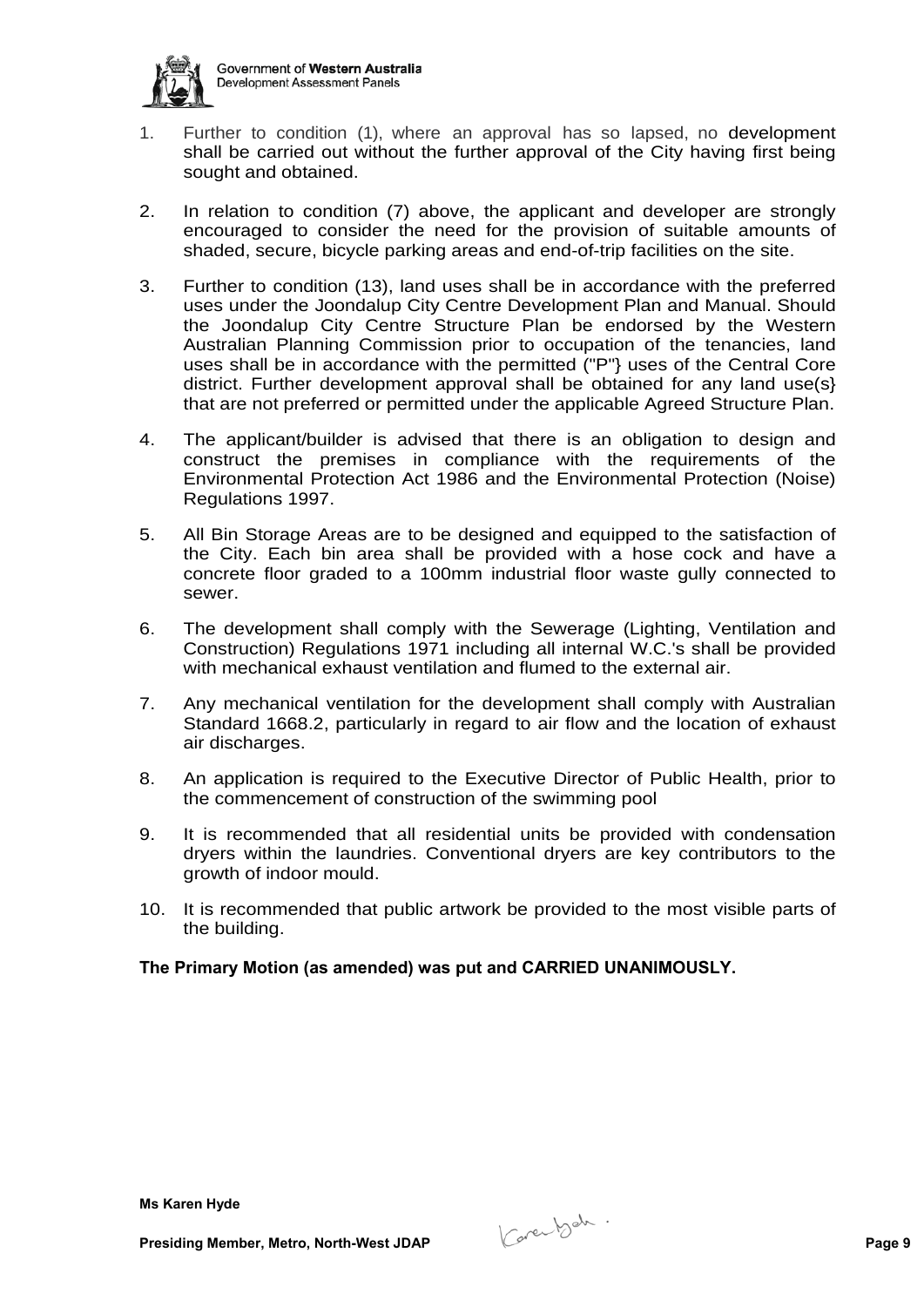

# **9. Form 2 – Responsible Authority Reports - Amending or cancelling DAP development approval**

| 9.1 | <b>Property Location:</b><br><b>Application Details:</b>       | Lot 702 (34) Marri Road, Duncraig<br>Proposed modifications to approved three storey<br>mixed use development with under croft car park |
|-----|----------------------------------------------------------------|-----------------------------------------------------------------------------------------------------------------------------------------|
|     | Applicant:<br>Owner:<br>Responsible authority:<br>DoP File No: | <b>Vanguard Planning Services</b><br>JHF Holdings Pty Ltd<br>City of Joondalup<br>DP/14/00199                                           |

### **REPORT RECOMMENDATION / PRIMARY MOTION**

**Moved by:** Cr Christine Hamilton-Price **Seconded by:** Cr John Chester

That the Metro North-West JDAP resolves to:

- 1. **Approve** that the DAP Application reference DP/14/00199 as detailed on the DAP form 2 dated 8 December 2014 is appropriate for consideration in accordance with regulation 17 of the Planning and Development (Development Assessment Panels) Regulations 2011;
- 2. **Approve** the DAP Application reference DP/14/00199 as detailed on the DAP form 2 dated 8 December 2014 in accordance with the provisions of the City of Joondalup District Planning Scheme No.2 and the and the Metropolitan Region Scheme, for the proposed minor amendment to the approved proposed three storey mixed use development with undercroft car park at Lot 702 (34) Marri Road, Duncraig.

### **Advice Notes**

All conditions and requirements detailed on the previous approval dated 13 May 2014 shall remain.

#### **The Primary Motion was put and CARRIED UNANIMOUSLY**

**Presiding Member, Metro, North-West JDAP Page 10**